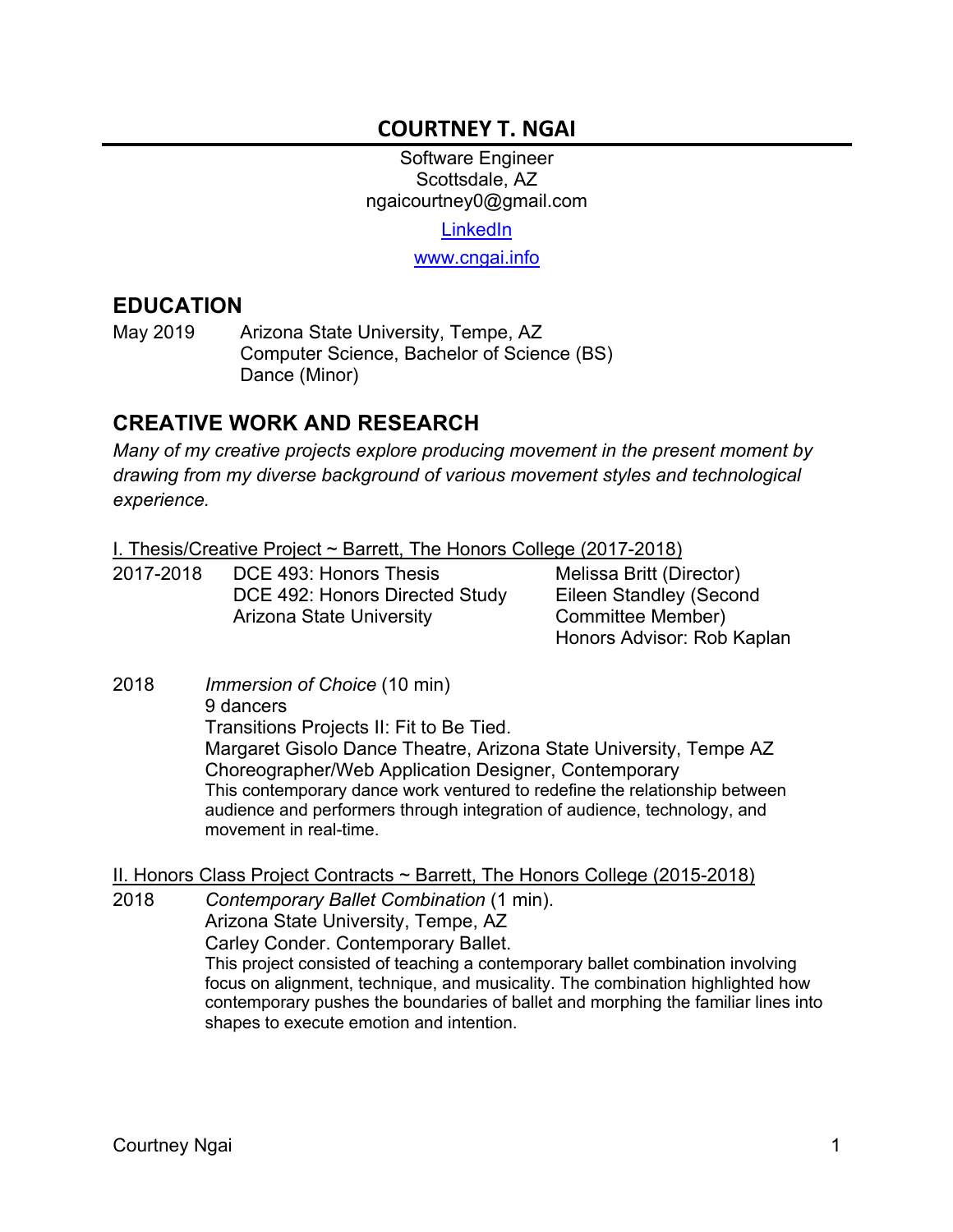- 2017 *Transitions Improvisation* (15 min). Arizona State University, Tempe, AZ Carley Conder. Postmodern Contemporary. This project consisted of an improvisational teaching exercise involving time, space, and energy. The exercise involved groups of five people at a time, round-robin style, improvising and focusing on their movement transitions based off of the verbal cues that the outer group made.
- 2017 *Choice-Based Improvisation* (15 min). Arizona State University, Tempe, AZ Carley Conder. Postmodern Contemporary. This project consisted of two groups and an online voting application. One group would improvise based on the options chosen by the other group.
- 2017 *Activewear For The Imagined Body* Arizona State University, Tempe, AZ Cynthia Roses-Thema. The Body Condition(ed) The project consisted of a 10-page paper focusing on an aspect of conditioning the body or the condition of the body in current society.
- 2016 *Popping Freestyle Exploration* (3 min) Arizona State University, Tempe, AZ and Phoenix, AZ Anthony Denaro (YNOT). Urban Movement. This project consisted of a culmination of popping freestyle private lessons and filmmaking component documenting site-based popping freestyle exploration in Downtown Phoenix Roosevelt Row.
- 2016 *Gaga Improvisation* (15 min) Arizona State University, Tempe, AZ Carley Conder. Postmodern Contemporary. This project consisted of leading a 15 min Gaga improvisation exercise exploring different imagery and evoking movement qualities.

2015 *Stillness in Improvisation* (8 min) Arizona State University, Tempe, AZ Eileen Standley. Somatic Practices. This project consisted of a deeper exploration of real-time composing – specifically phrasing within improvisational structures and the notion of pause or stillness whilst in motion.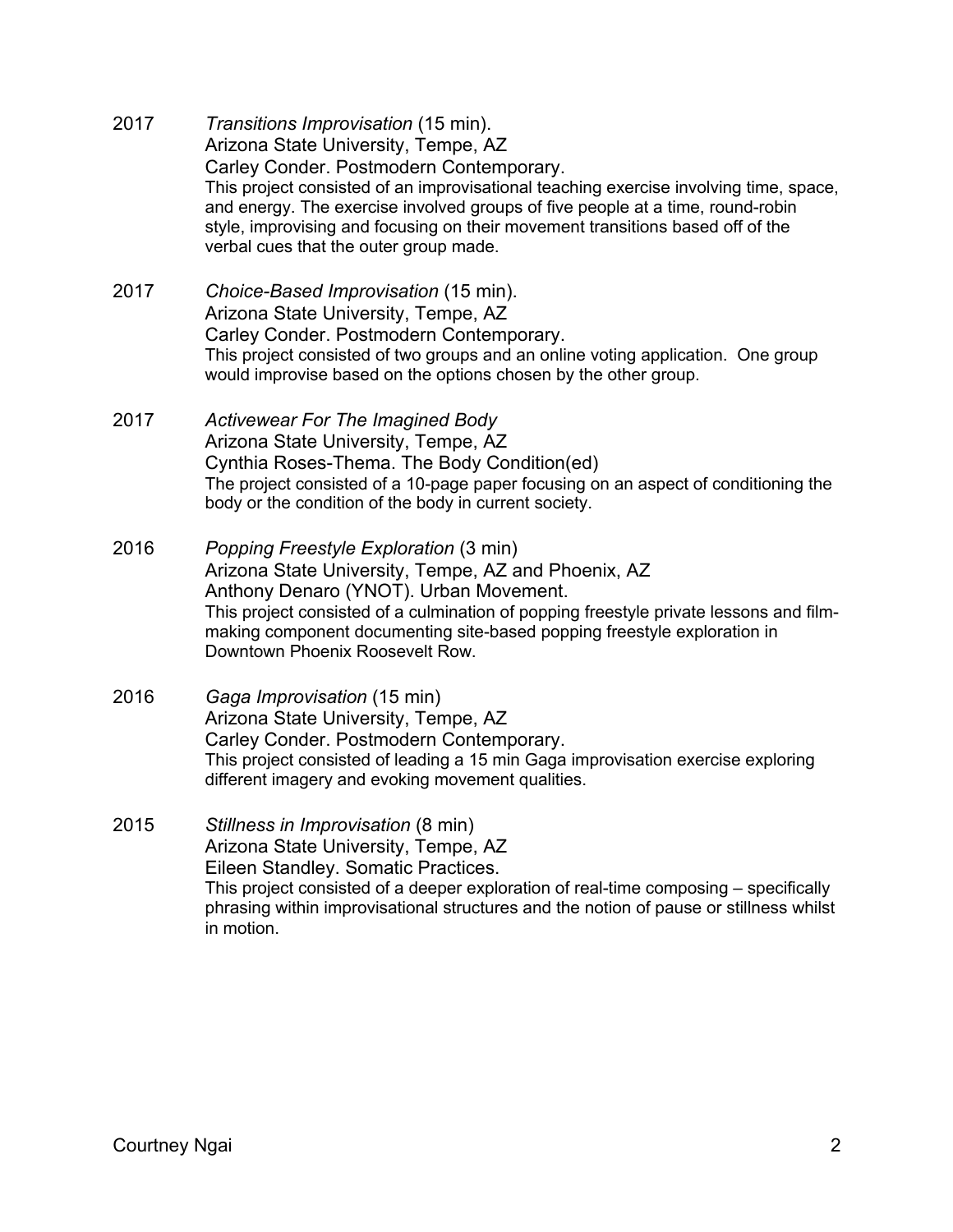# **PERFORMANCE EXPERIENCE**

**I. Performance and Creative Collaborations** 

| 2019<br>Nov | In Spirit (40 min)<br>Emerging Artists 2 – MFA Dance Thesis Concert.<br>Arizona State University Nelson Fine Arts Center. Tempe, AZ<br>Choreographer: Elisa Reed<br>Dancer, Postmodern Contemporary                                     |
|-------------|-----------------------------------------------------------------------------------------------------------------------------------------------------------------------------------------------------------------------------------------|
| 2019<br>Mar | Mental Footprint (3 min)<br>Arizona State University Margaret Gisolo Dance Studio. Tempe, AZ<br>Choreographer/Dancer, Contemporary/Krump/Popping                                                                                        |
| 2019<br>Mar | Do You Feel Empowered? (3 min)<br>America College Dance Association Informals Concert.<br>San Jose State University Dance Theatre. San Jose, CA<br>Choreographer/Dancer, Contemporary/Krump/Popping                                     |
| 2019<br>Feb | Sincerely, V (10 min)<br><b>Transitions 1: Evolve</b><br>Arizona State University Margaret Gisolo Dance Studio. Tempe, AZ<br>Choreographer: Jasmin Lopez<br>Dancer, Postmodern Contemporary                                             |
| 2019<br>Jan | Feels Like Breaking Up (10 min)<br><b>Breaking Ground Contemporary Dance Festival</b><br>Tempe Center for the Arts. Tempe AZ<br>Artistic Director/Choreographer: Carley Conder<br>Dancer, Postmodern Contemporary                       |
| 2019<br>Jan | Weight of Dust (10 min)<br><b>Breaking Ground Contemporary Dance Festival</b><br>Tempe Center for the Arts. Tempe AZ<br>Choreographer: Eric Handman<br>Dancer, Postmodern Contemporary                                                  |
| 2019<br>Jan | Excerpts from Breaking Ground 2019 (30 min)<br>First Friday at Phoenix Arts Museum. Phoenix AZ<br>Family Sunday at Phoenix Arts Museum. Phoenix AZ<br>Artistic Director/Choreographer: Carley Conder<br>Dancer, Postmodern Contemporary |
| 2019<br>Jan | Explo (10 min)<br>Fauxchella at Barrett, The Honors College. Tempe AZ<br>Choreographer/Dancer, Contemporary/Popping Improvisation                                                                                                       |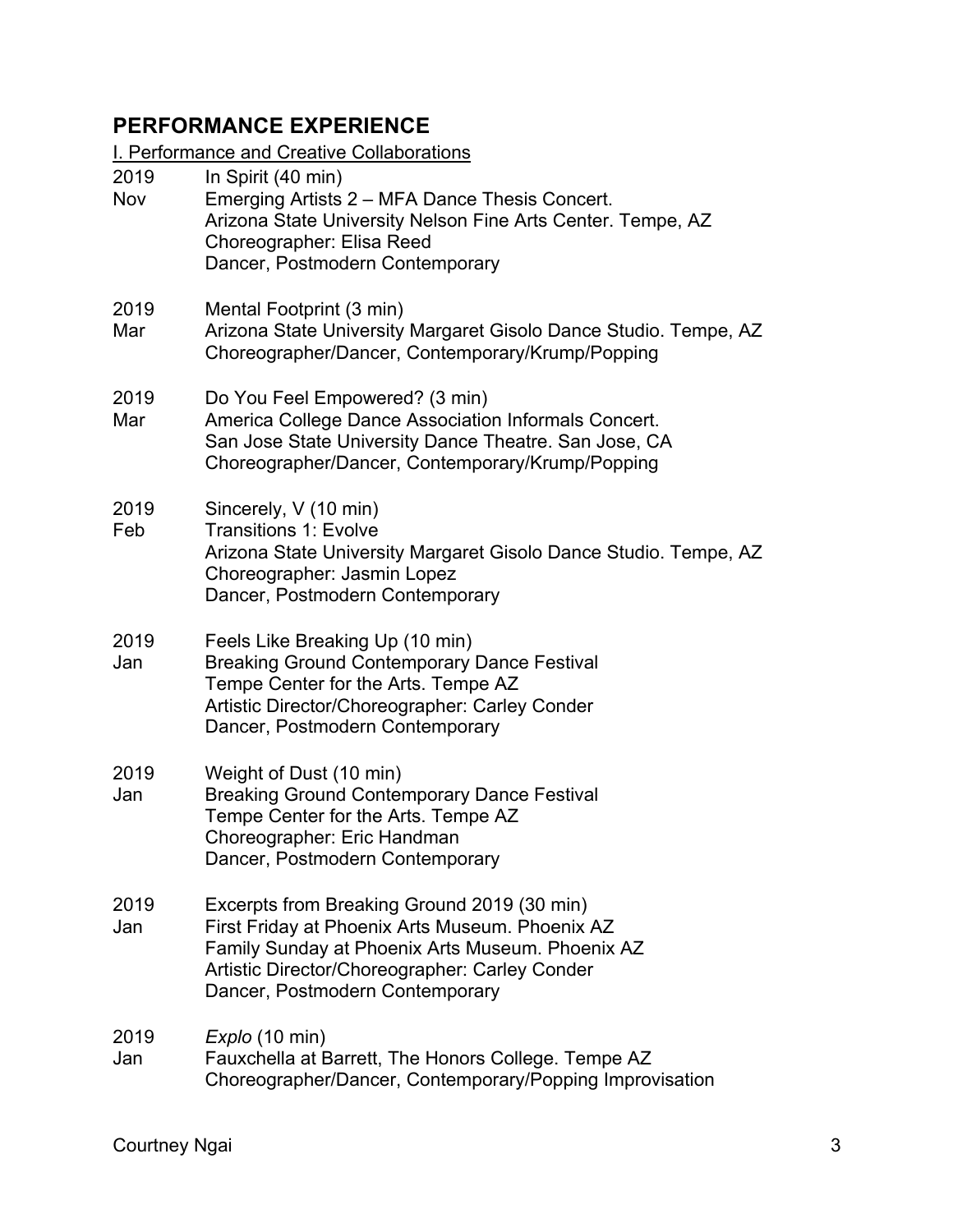| 2019<br>Jan   | Do You Feel Empowered? (3 min)<br>Performance with a View at Tempe Center for the Arts. Tempe, AZ<br>First Friday at Phoenix Arts Museum. Phoenix AZ<br>Choreographer/Dancer, Contemporary/Popping/Krump                                |
|---------------|-----------------------------------------------------------------------------------------------------------------------------------------------------------------------------------------------------------------------------------------|
| 2018<br>Nov   | Wake Up Breathing (45 min)<br>Emerging Artists 1 - MFA Dance Thesis Concert.<br>Arizona State University Nelson Fine Arts Center. Tempe, AZ<br>Choreographer: Zijia Kong<br>Dancer, Postmodern Contemporary/Improvisation Solo (5 mins) |
| 2018<br>Oct   | Content In Archi-texture (4 min)<br>Fall Dance Undergraduate Show.<br>Arizona State University Margaret Gisolo Dance Studio. Tempe, AZ<br>Choreographer/Dancer, Contemporary/House/Latin Improvisation                                  |
| 2018<br>Sept  | Queen Deadend vs. Courtney (7 min)<br>Katalyst Exhibition Battle.<br>The Jukebox Dance Studio Mesa, AZ<br>Dancer, Contemporary Improvisation                                                                                            |
| 2018<br>Sept  | The Future (3 min)<br>Phx Diggs Deeper.<br>The Jukebox Dance Studio Mesa, AZ<br>Dancer, Contemporary/Popping Improvisation                                                                                                              |
| 2018<br>May   | Rooted In Nothingness (5 min)<br>The Ice House. Phoenix, AZ<br>Choreographer: Mac Allen, Courtney Ngai<br>Dancer, Contemporary                                                                                                          |
| 2018<br>April | A Long Road (5 min)<br>DANCEFEST. Phoenix Arts Museum. Phoenix, AZ<br>Choreographer: Carley Conder in collaboration with ASU dancers<br>Dancer, Postmodern Contemporary                                                                 |
| 2018<br>Mar   | Encounter (6 min)<br>America College Dance Association Informals Concert.<br>Arizona State University Margaret Gisolo Dance Studio. Tempe, AZ<br>Choreographer: Emily Laird<br>Dancer, Postmodern Contemporary                          |
| 2018<br>Mar   | You Don't Know Me But You Will (4 min)<br>Spring Dance Undergraduate Show.<br>Arizona State University Margaret Gisolo Dance Studio. Tempe, AZ                                                                                          |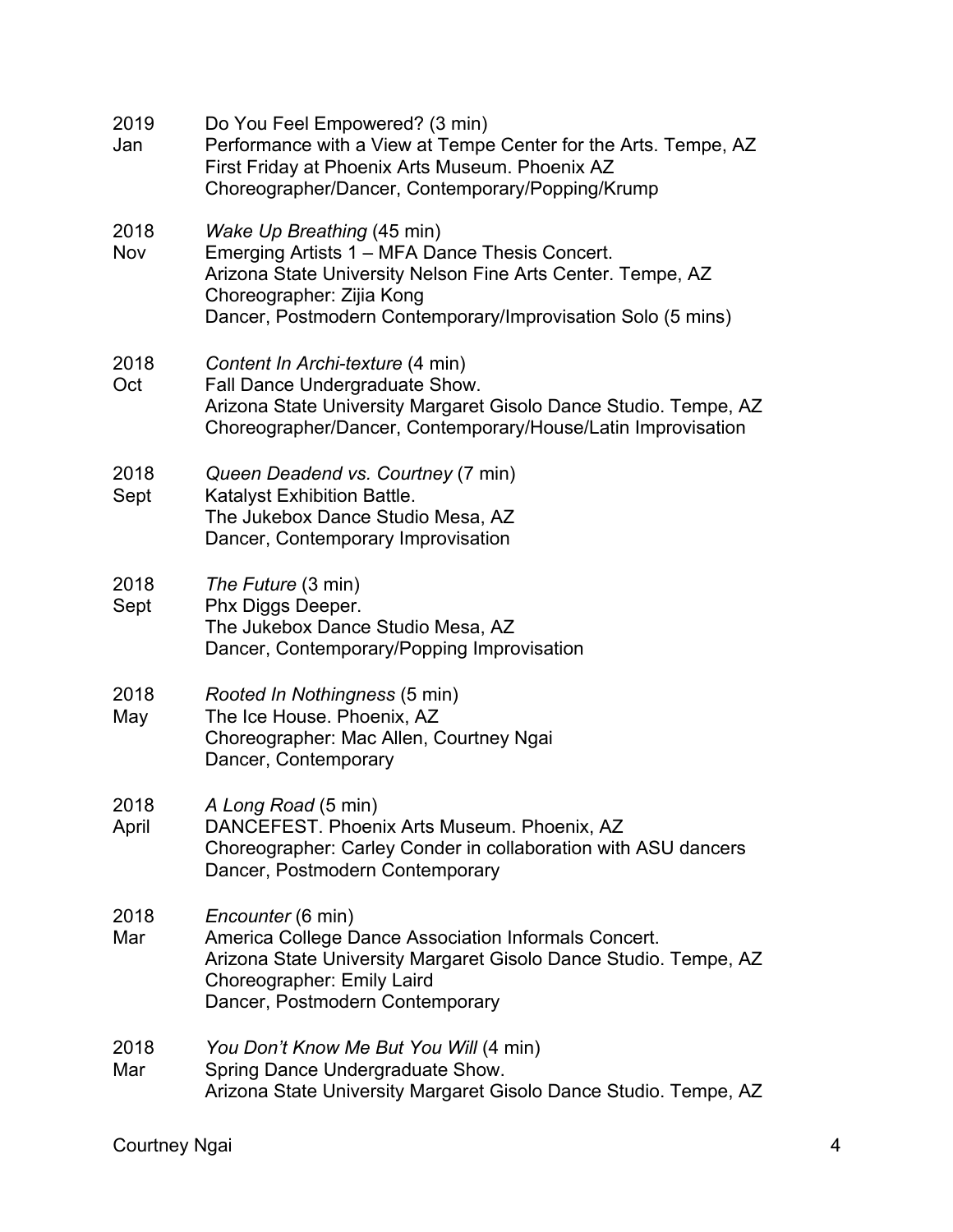|              | Choreographer/Dancer, Contemporary/Popping                                                                                                                                                                          |
|--------------|---------------------------------------------------------------------------------------------------------------------------------------------------------------------------------------------------------------------|
| 2018<br>Feb  | You Don't Know Me But You Will (4 min)<br>nueBOX X-perimental Art Night at Mesa Arts Center. Mesa, AZ<br>Choreographer/Dancer, Contemporary/Popping                                                                 |
| 2018<br>Jan  | BONES (4 min)<br>Performance with a View at Tempe Center for the Arts. Tempe, AZ<br>Choreographer/Dancer, Contemporary/Popping                                                                                      |
| 2017<br>Dec  | GEOM (5 min)<br>Hope for the World Benefit Show<br>Director: Irene Ashu<br>Scottsdale Museum of Contemporary Art, Scottsdale, AZ<br>Choreographic Collaboration with Michelle Marji<br>Dancer, Contemporary/Popping |
| 2017<br>Nov  | <i>Encounter</i> (6 min)<br>Spring Dance Undergraduate Show.<br>Arizona State University Margaret Gisolo Dance Studio. Tempe, AZ<br>Choreographer: Emily Laird<br>Dancer, Postmodern Contemporary                   |
| 2017<br>Sept | Visix (5 min)<br>Barrett Talent Showcase, Arizona State University. Tempe, AZ<br>Choreographer/Dancer, Contemporary/Popping                                                                                         |
| 2016<br>Sept | Timeless (3 min)<br>Barrett Talent Showcase, Arizona State University. Tempe, AZ<br>Choreographer/Dancer, Contemporary/Popping                                                                                      |
| 2016<br>Mar  | Respond (8 min)<br>Spring Dance Undergraduate Show.<br>Arizona State University Margaret Gisolo Dance Studio. Tempe, AZ<br>Choreographic Collaboration with Sandra Schoenewald/Dancer<br>Postmodern Contemporary    |
| 2015<br>Oct  | Datsik (3 min)<br>Barrett Talent Showcase, Arizona State University. Tempe, AZ<br>Choreographer/Dancer, Contemporary                                                                                                |
| 2015<br>July | One Sound (8 min). Just Somebody (3 min).<br>Red, White, and Chu Festival. Las Vegas, NV<br>Dancer, Contemporary<br>Choreographer: Peter Chu                                                                        |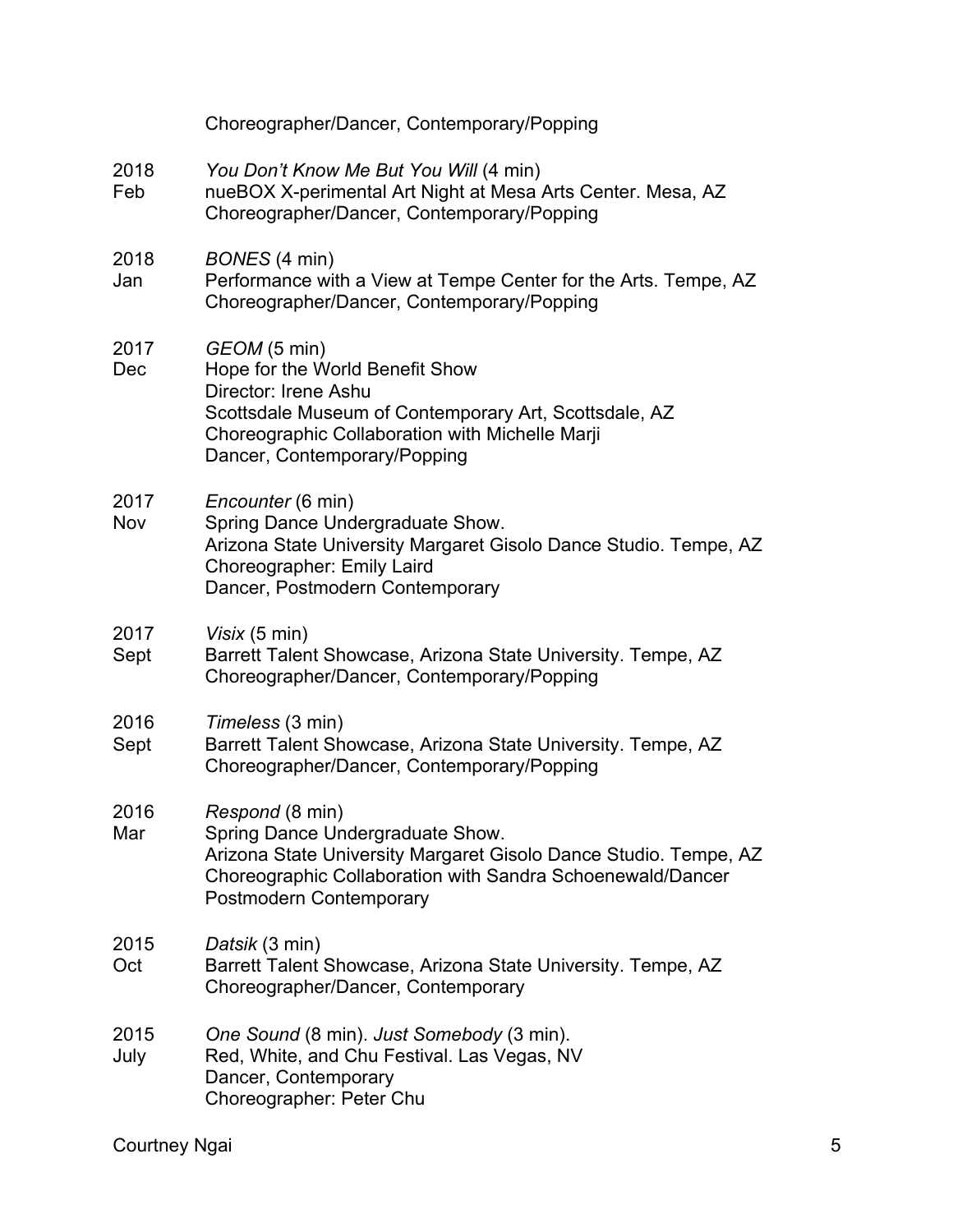## WORK EXPERIENCE

#### I. Professional Experience

*Software Engineer,* PayPal, Inc. Scottsdale AZ Jul 2019 - Present

- Design and develop front-end applications using **React, Node.js**.
- Testing Frameworks: **Jest, Enzyme, Mocha, Chai, Sinon, Mockery, Selenium**
- Technologies used: **GraphQL, Jenkins, REST APIs**
- Collaborate with product and software architects to define, develop, and implement new credit products.

#### II. Technical Internships

*Software Engineer, Intern*, PayPal, Inc. Scottsdale AZ Summer 2018

- Designed a full stack web application for a few of PayPal's RESTful services in area of PayPal Credit
- Experience with ReactJS, Express.js, Node.js, Bootstrap, and SQL.
- Implemented SSO with 2FA into the full stack web application
- Created builds using Jenkins and deployed the application
- Solid foundation in data structures, algorithms and system design.

#### *Software Engineer, Intern*, Avnet, Inc. Chandler AZ Summer 2017

- Generated a PetaLinux Software Board Support Package v2016.4 utilizing Linux OS build scripts
- Released Installation Guide Manual v2017.1 for VirtualBox and Xilinx Vivado/SDK Tools
- Created iOS IOT Bluetooth application to demonstrate 3D Motion Graphics with user interactive motion. Avnet MiniZed BLE
- Demonstrated and presented IOS Application and Development Board BSP at Avnet Engineering Convention
- Attended 1-week Avnet FAE Technical Expo to discover electronics market trends and to explore latest innovations in software and hardware applications for Avnet deliverable product.

#### *IT/Data Analytics, Intern*, Avnet, Inc. Chandler AZ Summer 2016

- Investigated and researched IBM Bluemix Services for compatibility and functionality with Avnet IoT boards.
- Modified IoT IBM Bluemix UI dashboard web application code using HTML, JavaScript, and CSS.
- Demonstrated IBM Bluemix application and new dashboard at Avnet Field Application Engineering Expo
- Updated PetaLinux Board Support Package builds via modification of build scripts on Linux OS and released board status from v2015.4 to v2016.2 for Avnet Zedboards: PicoZed, MicroZed, and Zync Mini-ITX.
- Presented webcast presentation to upper management on the PetaLinux BSP update and improvements.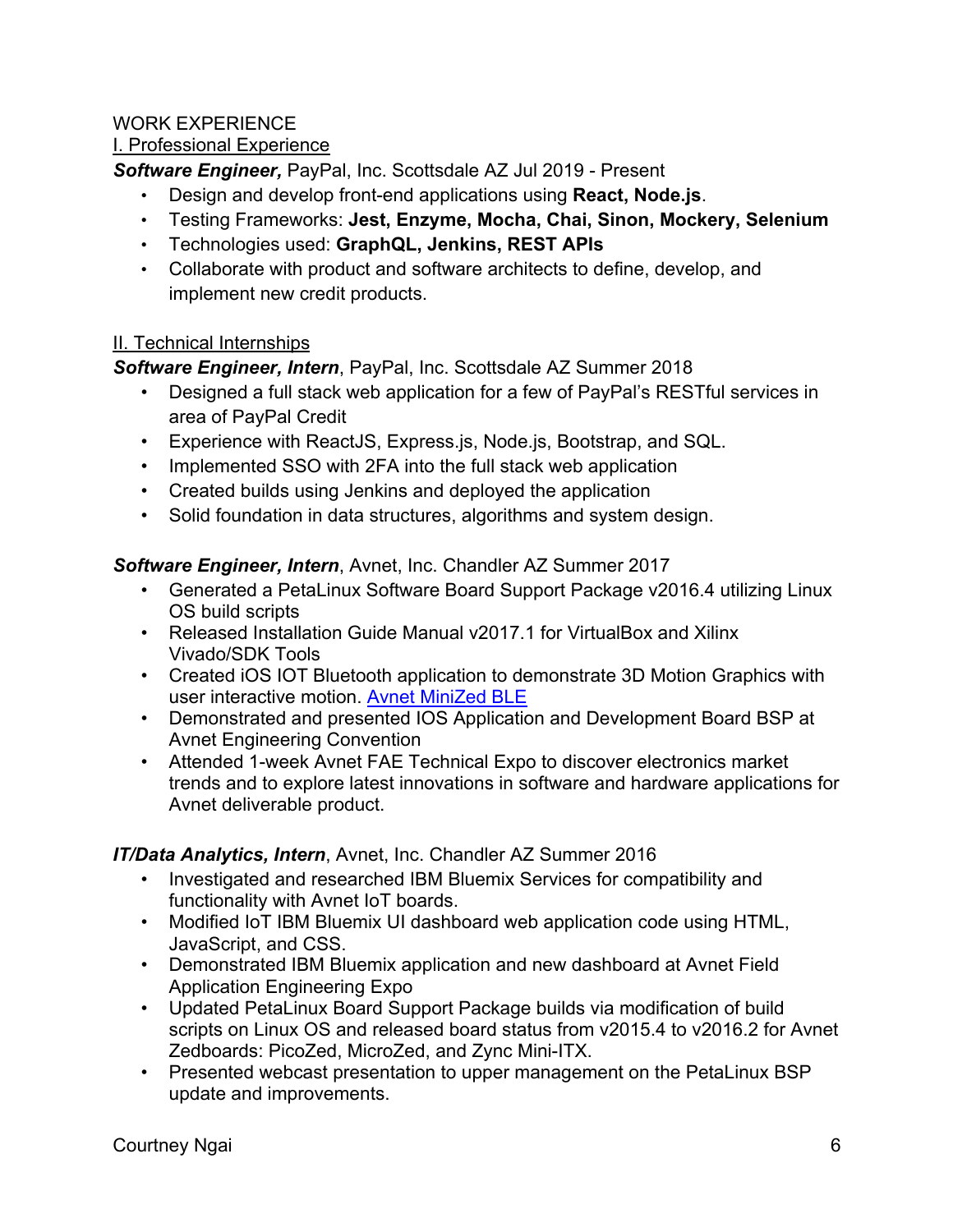II. Personal Projects

- iOS Bluetooth Sensor App (2017). Created an iOS IoT App prototype that displays the accelerometer, temperature, and humidity data from a Bluetooth LE hardware device. Swift 3
- PetaLinux 2017.1 BSP (2017). Generated a Board Support Package using Vivado 2016.4 for Avnet Zedboards
- Temperature Dashboard (2016). Redesigned the user-interface on a web application to display the temperature data from a microcontroller. IBM Bluemix, HTML, Javascript, CSS

III. Programming Languages, Frameworks, and Digital Technology

- Javascript, HTML5, CSS, SQL, Python, Java, C/C++, GraphQL, Swift 3, MIPS Assembly, Scheme, Prolog, Tcl
- React, Node, Express
- IntelliJ IDEA, IntelliJ CLion, IntelliJ Pycharm, XCode, MS Visual Studio 2015, Eclipse, IBM Bluemix, Vivado 2016.4-2017.2
- Mac OS X, Linux (Ubuntu), Windows, VirtualBox, Git, VMWare Fusion Pro 10
- Word, Excel, PowerPoint, MS Access, OneNote

# **TEACHING EXPERIENCE**

*Dance Instructor*, Dance Connection Scottsdale, Scottsdale AZ 2014-2017

- Assistant and Substitute Dance Instructor to students from 3 to 17 years of age.
- Incorporates curriculum, demonstration, interaction, and leadership skills.
- Dance instruction in dance styles including Ballet, Contemporary, Improvisation, Hip Hop, Jazz, and Tap.

## **AWARDS & SCHOLARSHIPS**

- New American University Scholar President's Award (ASU): Fall 2015 Spring 2019
- Ira A. Fulton Schools of Engineering Dean's List: Fall 2015-Fall 2018
- NYCDA Outstanding Regional Dancer Runner-Up, Summer Dance Intensive Scholarship (2015)

## **DANCE TRAINING**

| 2015-2019 | DCE 461: Transitions Projects II                                      | <b>Carley Conder</b> |
|-----------|-----------------------------------------------------------------------|----------------------|
|           | Arizona State University DCE 460: Transitions Projects I Carolyn Koch |                      |
|           | DCE 335: Contemporary Ballet III Carley Conder                        |                      |